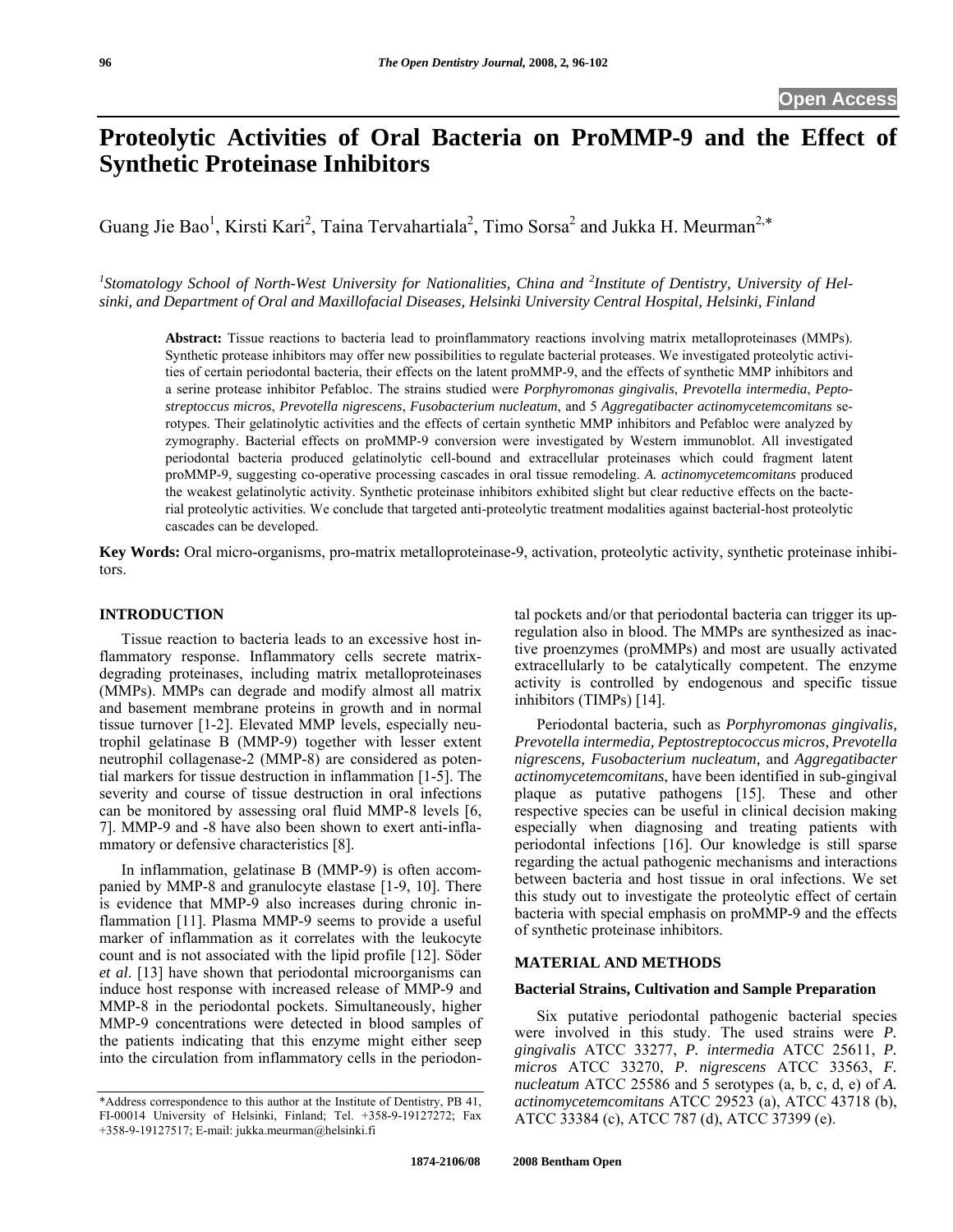The strains were grown in Brain Heart Infusion broth (BHI) (Difco Laboratories, Detroit, MI, USA) supplemented with hemin (1 mg/l) and menadione (0.5 mg/l) at  $37^{\circ}$ C to their early stationary phase, which was determined by measuring the growth curves spectrophotometrically. *A. actinomycetemcomitans* serotypes were cultivated in 5 %  $CO<sub>2</sub>$  atmosphere for 8 h and the other strains anaerobically (80 % N<sub>2</sub>, 10 % H<sub>2</sub> and 10 % CO<sub>2</sub>) for 48 h. Purity of each strain was monitored by Gram stain. Both cell fractions and supernatant fractions were used in this study.

buffer saline (PBS) and rediluted in PBS so that the final concentrations of the cells were twice higher of the original The cells were harvested by centrifugation at 14,000 rpm for 20 min at 4°C, washed 3 times with neutral phosphate concentration for *P. gingivalis* and 4 times higher for the other species. The cell samples were sonicated on ice until cells were disrupted. The disruption of the cells was detected by phase-contrast microscope.

higher concentrations. The activity of *P. gingivalis* was high enough without concentration. After centrifugation the supernatant fractions of the growth media were collected and lyophilized to get ten-fold

#### **Assay of Gelatinolytic Proteinase Activity of the Bacteria**

For the measurements of gelatinolytic activity the samples of either supernatant or bacteria cells containing 5 µl of *P. gingivalis*, 8 µl of *P. intermedia*, 15 µl of *P. micros*, *P. nigrescens*, *F. nucleatum* or different serotypes of *A. actinomycetemcomitans* were incubated in dark with 5 µl of Laemmli's sample buffer without reductant for 2 h at RT for zymography. Low range prestained SDS-PAGE standards (Bio-Rad, Hercules, CA, USA) served as molecular weight markers. Zymography with 8 % sodium dodecyl sulfatepolyacrylamide gel electrophoresis (SDS-PAGE) containing 1 mg/ml gelatin fluorescent labelled with 2-methoxy-2, 4 diphenyl-3-2H furanone (MDPF, Fluka, Buchs SG, Switzerland**)** as substrate was used. After electrophoresis, the gels were washed with Tris-HCl buffer, pH 7.5, containing 25 % Tween 80, 0.02  $\%$  NaN<sub>3</sub>, and then for 30 min with the same buffer supplemented with 0.5 mM CaCl<sub>2</sub> and 1  $\mu$ M ZnCl<sub>2</sub>. Finally the gels were incubated in 50 mM Tris-HCl buffer pH 7.5, containing 0.02 % NaN<sub>3</sub>, 0.5 mM CaCl<sub>2</sub> and 1  $\mu$ M  $ZnCl<sub>2</sub>$  for overnight up to 7 days to detect gelatinolytic activity of proteinases. During incubation in the last buffer, different pH of 7.5, 6.5, 5.5, 4.5 and 4.0 were used to detect the optimum working condition of the bacterial gelatinolytic proteinases. The gels were monitored under UV-light within 1 to 7 days, stained with Coomassie Brilliant Blue, scanned using GS-700 Imaging Densitometer and analyzed by Quantity One –program (Bio-Rad).

#### **The Effects of Oral Bacteria on proMMP-9**

The molecular forms of MMP-9 were detected by modified [17] Western blotting kit according to protocol recom mended by the manufacturer (GE Healthcare, Amersham, UK). Aliquots of 2.5  $\mu$ l (20 ng/ $\mu$ l) of human recombinant proMMP-9 (Invitek GmbH, Berlin, Germany) were incubated with culture media samples of *P. gingivalis*, *P. intermedia*, *P. micros, P. nigrescens, F. nucleatum,* and different serotype of *A. actinomycetemcomitans* strains at 37°C for different periods of time (2 h, 4 h, 6 h, 8 h and 24 h). The

samples of cell fractions were prosessed accordingly. The same sample volumes as in zymography assay were used. Because of the strong enzyme activity of *P. gingivalis,*  shorter time of incubations (0 min, 20 min, 40 min and 60 min) were also studied. For the positive control proMMP-9 was co-incubated with aminophenylmercuric acetate (APMA, Sigma, St. Louis, MO, USA) for 2h at 37°C. ProMMP-9 without APMA was used as negative control. The incubated samples were boiled for 5 min with the same Laemmli's sample buffer as in zymography assay. The gels were blotted onto nitrocellulose membrane according to instructions of the manufacturer. The primary antibody used was polyclonal anti-human MMP-9 (Calbiochem, Darmstadt, Germany) and the secondary antibody anti-rabbit IgG horseradish peroxidase (1:800 dilution) (GE Healthcare). The proteins were visualized using ECL system and scanned by GS-700 Imaging Densitometer for data analysis as described above for zymograms.

#### **Effect of Synthetic MMP Inhibitors and Pefabloc on the Bacterial Proteinases**

To determine the inhibitory effects of different synthetic EDTA (Merck KGaA, Darmstadt, Germany), CMT3, MMP inhibitors on periodontal bacteria, 0.2 mM Ilomastat (ILM, Chemicon International, Inc., Temecula, CA, USA), CMT308 (Collagenex Inc., Newtown, PA, USA), CTT1 (18) and Pefabloc (PFB, a serine protease inhibitor, Boehringer Mannheim GmbH, Mannheim, Germany) were tested in this study. The CMTs have lost their antimicrobial activity but retained their ability to inhibit mammalian MMPs [17]. Each synthetic inhibitor were dissolved in dH<sub>2</sub>O and diluted with TNC-buffer to final concentration of 0.2 mM. The inhibitors were incubated together with the bacterial supernatants and cell bound fractions for 2 h at 37°C in dark. The same sample volumes as in zymography assay were used.

Rad Model GS-700 Imaging Densitometer using the Mo- The gelatinolytic activity was measured as previously described with zymography method using MDPF-gelatin as substrate [18, 19]. The zymograms were analyzed by Biolecular Analyst Program with correction of background values and results are expressed as arbitary units [18]. The respective samples without inhibitors were used as controls.

#### **Statistical Analyses**

dent's *t* test with SPSS for Windows, version 13.0. P values less than 0.05 were considered statistically significant. The inhibition test was repeated 3 times and the inhibition results were compared to the control data using Stu-

#### **RESULTS**

#### **Proteolytic Activity of the Bacteria**

All the putative periodontal pathogens studied showed proteolytic activity identified and measured by gelatin zymography. *P. gingivalis* yielded molecular weight bands at the area of 70-100 kDa and beyond 200 kDa. *P. intermedia*, P. micros, and P. nigrescens gave strong bands around 130-170 kDa. In addition, *P. intermedia* yielded a band at 60 kDa. The results were similar for both the cell supernatant or cell bound fractions. Fig. (**1**) represents proteolytic activity of cell supernatants. The cell bound fractions of *F. nuclea-*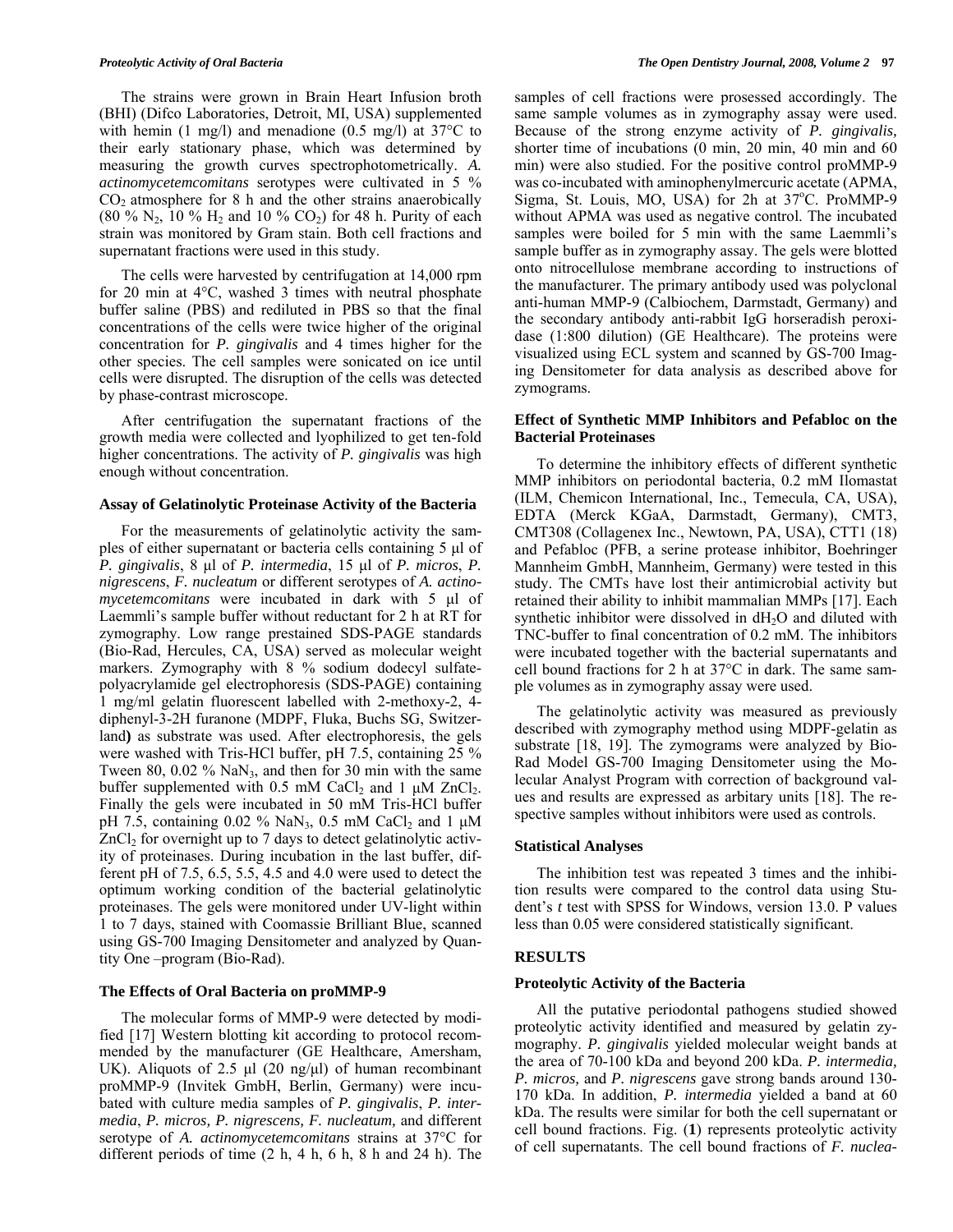

**Fig. (1).** Gelatinolytic activities in cell supernatants of the growth media of *P. gingivalis* (*P.g.*), *P. intermedia* (*P.i.*), *P. micros* (*P.m.*), *P. nigrescens* (*P.n.*), *F. nucleatum* (*F.n.*) and *A. actinomycetemcomitans* (*A.a.*) were studied with zymographic method. The gelatinolytic activities at 103-107 kDa produced by five serotypes of *A.a* (a, b, c, d, e) are indicated by arrow*.* 

*tum* and serotypes a and d of *A. actinomycetemcomitans* did not show any gelatinolytic activity whereas serotypes b, c, and e gave the same bands as the supernatant samples (data not shown).

 The pH differences in incubation buffer did not have any effect on the proteinase activities of *P. gingivalis, P. intermedia, P. micros, P. nigrescens* and *A. actinomycetemcomitans* in pH range 7.5-5.5. However, when the pH dropped to 4.5-4.0, the bands of *P. intermedia, P. micros* and *P. nigrescens* were markedly fainted (data not shown).

#### **The Effects of Oral Bacteria on proMMP-9**

shown) growth media fragmented the 92 kDa proMMP-9 to the 60 and 77-82 kDa lower molecular species of MMP-9. The activity of *P. gingivalis* growth media was so strong that Western immunoblot analysis showed that supernatant of *P. gingivalis, P. intermedia, P. micros, P. nigrescens, F. nucleatum* (Fig. **2**), and *A. actinomycetemcomitans* (data not it was possible to detect even after shorter incubation times

(data not shown). After 6h incubation proMMP-9 was found to be completely degraded to undetectable small peptides (Fig. **2**).

#### **Effects of the Synthetic MMP Inhibitors and a Synthetic Serine Proteinase Inhibitor Pefabloc on Bacterial Proteinases**

nigrescens pre-incubations with ILM, EDTA, CMT3, gingivalis and P. intermedia cell bound proteases as well as The effects of *P. gingivalis, P. intermedia, P. micros, P.*  CMT308, CTT1 and PFB on gelatin zymography are shown in Fig. (**3A** and **B**). Among all the inhibitors tested, ILM inhibited *P. micros* cell bound proteases, EDTA affected *P.*  the *P. nigrescens* supernatant proteases, CMT3 inhibited *P. intermedia* cell bound proteases, CMT308 inhibited *P. gingivalis* cell bound proteases, CTT1 inhibited *P. micros* supernatant proteases and *P. intermedia* and *P. micros* cell bound proteases. Their gelatinolytic activities were reduced when compared with the respective original sample activities. These differences were statistically significant (P



**Fig. (2).** Activation of proMMP-9 by supernatants of the growth media of *P. gingivalis* (*P.g.*)*, P. intermedia* (*P.i.*)*, P. micros* (*P.m.*)*, P. nigrescens (P.n.), F. nucleatum (F.n.)* (Fig. 2) were studied by ECL Western blot. ProMMP-9 was incubated with the supernatants at 37<sup></sup>°C for 6 h. All the strains were able to convert the 92 kDa proMMP-9 to the 60 and 77-82 kDa lower molecular size forms of MMP-9.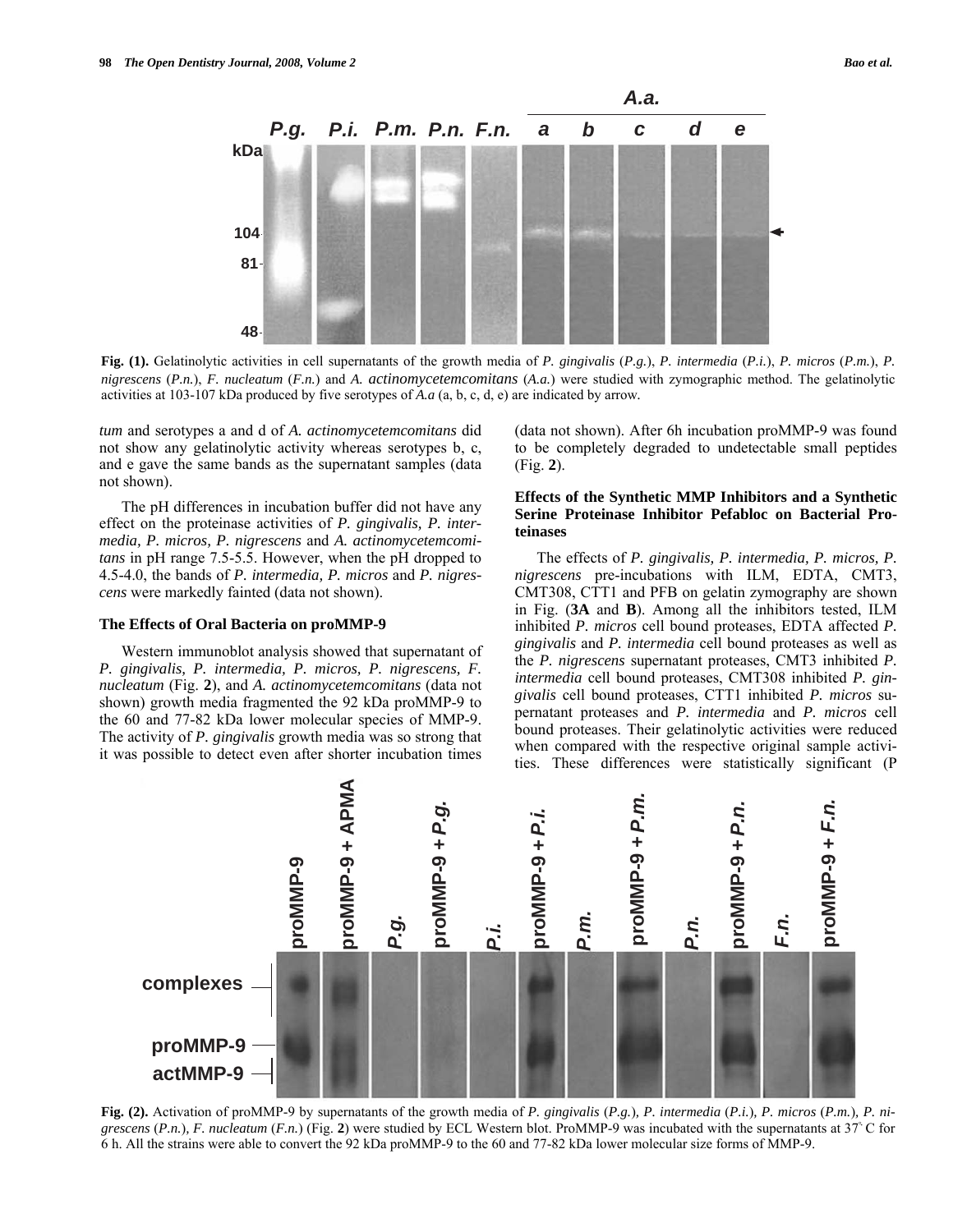

## **A. Inhibition of cell fractions**

**Fig. (3).** The ability of proteinase inhibitors to inhibit the bacteria-based gelatinolytic activity was studied by zymography. The test was repeated 3 times and the inhibition results were compared to the control data using Student's *t* test.  $* P < 0.05$ ,  $** P < 0.01$ ,  $*** P < 0.001$ .

ILM EDTA CMT3 CMT308 CTT1 PFB

<0.05). Moreover, ILM affected *P. nigrescens* supernatant proteases, EDTA affected *P. nigrescens* cell bound proteases, CMT308 *P. intermedia* cell bound proteases and *P. nigrescens* supernatant proteases, CTT1 affected *P. nigrescens* supernatant proteases, and PFB affected *P. intermedia*  cell bound proteases even more significantly by reducing the enzyme activities  $(P \le 0.01)$ . In general, it seemed that all these tested synthetic inhibitors affected more effectively the bacterial cell bound proteases than the tested supernatant proteasesas shown in Fig. (**3A** and **B**).

 Because *A. actinomycetemcomitans* and *F. nucleatum* showed weak gelatinolytic activities in their supernatant samples and partly in the *A. actinomycetemcomitans* cell fractions, the effects of synthetic inhibitors were not tested for *A. actinomycetemcomitans* and *F. nucleatum.*

#### **DISCUSSION**

 The present results showed a highly complex pattern of proteinase activities of the different bacterial strains investigated which may, at least in part, indicate differences in their

virulence. This was particularly clearly seen with *P. gingivalis* which is known to exert also systemic e ffects [26]. Our data on *A. actinomycetemcomitans* are totally new but this strain did not show strong proteolytic activity, however.

ponents of host connective tissue [21]. Inflammatory and immune reactions against periodontal pathogens are thought to trigger periodontal tissue destruction partly mediated by microbial proteolytic enzymes together with the host-derived MMPs [2, 20, 21]. The microbial proteinases also provide nutrients to the bacteria, in the form of small peptides and amino acids by degrading immunoglobulins, clotting factors, proteinase inhibitors and com-

lence factors of *P. gingivalis* include two types of trypsinlike proteinases named as ginginpains or gingivains, three We observed that *P. gingivalis, P. intermedia, P. micros* and *P. nigrescens* not only produced proteolytic enzymes on the surface of their membranes, but also release proteinases into their surroundings. *P. gingivalis* yielded multiple molecular weight bands indicating strong proteolytic capacity in accordance with previous studies [21-22]. The major viru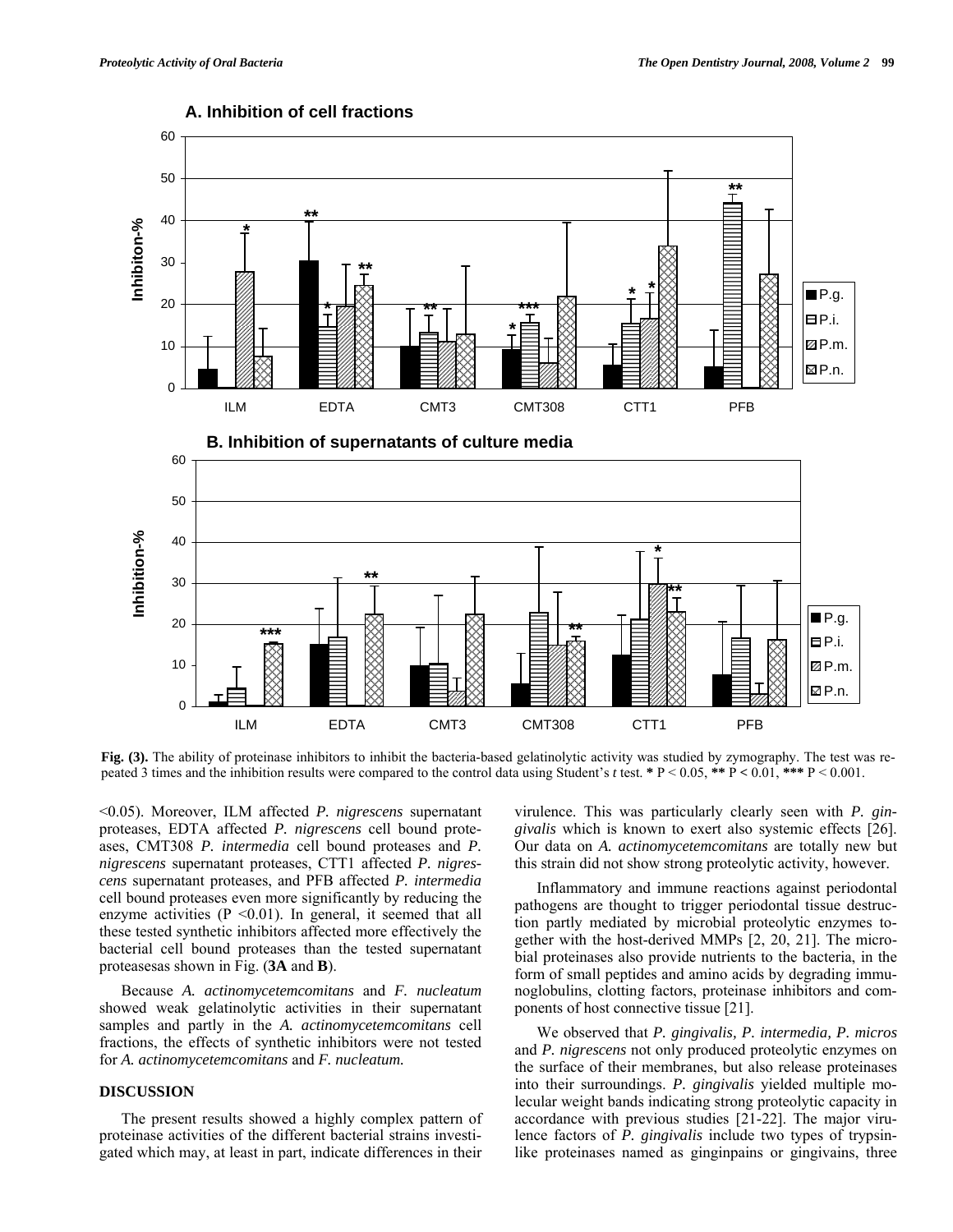types of collagenases, serine proteinase dipeptidyl peptidase and several kinds of hydrolytic proteinases [23-27]. The reported optimum pH is from 6.0-8.5, with an estimated molecular weight range from 18-300 kDa [24, 28-29]. At least three distinct collagenolytic proteinases are produced by *P. gingivalis* [30-32]. *P. gingivalis* has also shown serine dipeptidyl peptidase activity with pH optimum of 7.5-8.5. Collectively, at the periodontal lesion site, the non-restrained action of *P. gingivalis* proteinases eventually may dysregulate most mechanisms controlling inflammatory reaction of the host.

 *F. nucleatum* and the five serotype strains of *A. actinomycetemcomitans* were also found to release proteolytic enzymes but with clearly less activity. Except for the sonicated cell fraction of *A. actinomycetemcomitans,* serotypes b, c, and e gave the same bands as observed in their supernatant samples. Their activities could be significantly inhibited when the pH dropped down to 4.5. However, none of the other cell preparates of *F. nucleatum* and *A. actinomycetemcomitans* showed any gelatinolytic activity. Our results about *A. actinomycetemcomitans* partly agree with and further extend those of Uitto *et al*. [33] revealing a generally low cellassociated proteinase activity, and with the results of Wang [34] by showing proteolytic activity in the supernatant samples but in different pH values and molecular weights. Furthermore, this bacterium can degrade native type I collagen and synthetic substrate for bacterial collagenases, and the activity was found both in the bacterial cellular material and in culture medium [35]. *A. actinomycetemcomitans* has shown a novel alanine- and lysine-specific peptidase activity [25-26]. It does not produce trypsin-, chymotrypsin-, elastase-, dipeptidylpeptidase- or amimopeptidase-like activities [21].

 Bachrach *et al*. [36] reported that *F. nucleatum.* produced a 65 kDa proteinase which could break down extracellular matrix proteins, such as fibrinogen and fibronectin as well as type I and IV collagens. *F. nucleatum* and *P. micros* have been shown to lack trypsin-, chymotrypsin-, elastase-, dipeptidyl peptidase-, or aminopeptidase-like activity [21].

dipeptidyl peptidase activity and arginine cysteine proteinase  *P. intermedia* and *P.nigrescens* exhibit inhibitor-resistant activity, which are biochemically very similar to those of *P. gingivalis* but with much weaker activities [21].

operative action of tissue, plasma and microbial proteinases together with oxidative stress [37-38]. Okamoto *et al.* [38] MMPs produced by inflammatory cells and tissue cells play an important role in the degradation and remodeling of extracellular matrix. In the pathogenesis of periodontal disease, tissue destruction caused by MMPs appears to be one of the pathogenic mechanisms [1-2, 37]. MMPs have been found to be processed in periodontitis-affected gingival tissues, oral fluids and even in dental plaque [5-9, 37]. Most likely MMP processing and activation *in vivo* involves coinvestigated the modulation potential of various bacterial proteinases against proMMPs purified from human neutrophils (proMMP-8 and -9) and from human fibrosarcoma cells (proMMP-1). Among the six different bacterial proteinases, thermolysin family enzymes (family M4) such as *Pseudomonas aeruginosa* elastase, *Vibrio cholerae* proteinase, and thermolysin could efficiently activate all three proMMPs. The results indicate that certain bacterial proteinases can play an important role in the regulation of the tissue destruction at

version of proMMP-9 as we did in the present investigation. Seguier *et al*. [41] suggested that MMP-9 could be a marker for the clinical severity of periodontal disease. It has been suggested that proteinases expressed by the infecting periodontal pathogens might activate latent host proMMPs to initiate or accelerate degradation of the collagenous periodontal ligament [42]. Earlier studies on the activation effect of some periodontal pathogens to proMMPs mainly focused on proMMP-8 and only few investigations studied the con-

and stimulate human macrophage-like cells to secrete more Periodontal pathogens such as *P. gingivalis, A. actinomycetemcomitans* and also *Chlamydia pneumoniae* in concert with inflammatory cytokines have been reported to induce processing of the host MMPs and lead to their overexpression [43]. A proteinase from *P. gingivalis* was shown to modulate MMP-1, MMP-3 and MMP-8 and also induce secretion of collagenase from gingival fibroblast [44]. *A. actinomycetemcomitans* has only been reported to trigger MMP-8 release and processing by human neutrophils [45], MMPs *in vitro* [46].

Grignon have reported [46]. However, the present results on In the present study, all the species of *P. gingivalis, P. intermedia, P. micros, P. nigrescens, F. nucleatum* and all the five serotypes of *A. actinomycetemcomitans* could process and fragment the 92 kDa recombinant proMMP-9 to its lower molecular size species, some of which corresponded to the active forms with molecular weights around 60-82 kDa [18,40]. The results on *P. gingivalis* activation of proMMP-9 are also in accordance with results of previous studies and *F. nucleatum* showed results similar to what Grenier and *P. intermedia, P. micros, P. nigrescens* and *A. actinomycetemcomitans* strains are new and have not been reported earlier.

EDTA on *P. gingivalis* and *P. intermedia* cell bound prote- The possibility of synthetic proteinase inhibitors to limit or retard the bacteria-induced tissue destruction was also addressed in the present investigation. We studied the various synthetic MMPIs (ILM, EDTA, CMT3, CMT308, CTT1) and a serine proteinase inhibitor Pefabloc for their possible inhibition of proteolytic activity of the periodontal bacteria *P. gingivalis, P. intermedia, P. micros, P. nigrescens*. The results showed slight but, however, significant inhibitory effect of ILM on *P. micros* cell bound proteases, ases and on *P. nigrescens* supernatant proteases, CMT3 on *P. intermedia* cell bound proteases, CMT308 on *P. gingivalis* cell bound proteases, CTT1 on *P. micros* supernatant proteases and on *P. intermedia* and *P. micros* cell bound proteases. Furthermore, a suppressive function of their gelatinolytic activity was observed with ILM on *P. nigrescens* supernatant proteases, EDTA on *P. nigrescens* cell bound proteases, CMT308 on *P. intermedia* cell bound proteases and on *P. nigrescens* supernatant proteases, and CTT1 on *P. nigrescens* supernatant proteases. Synthetic MMP-inhibitors, either selective (CTT-1) or non-selective (ILO, EDTA, CMTs), reduce the bacterial proteinase activities in a nonspecific manner and with the same efficiency [1, 19, 37].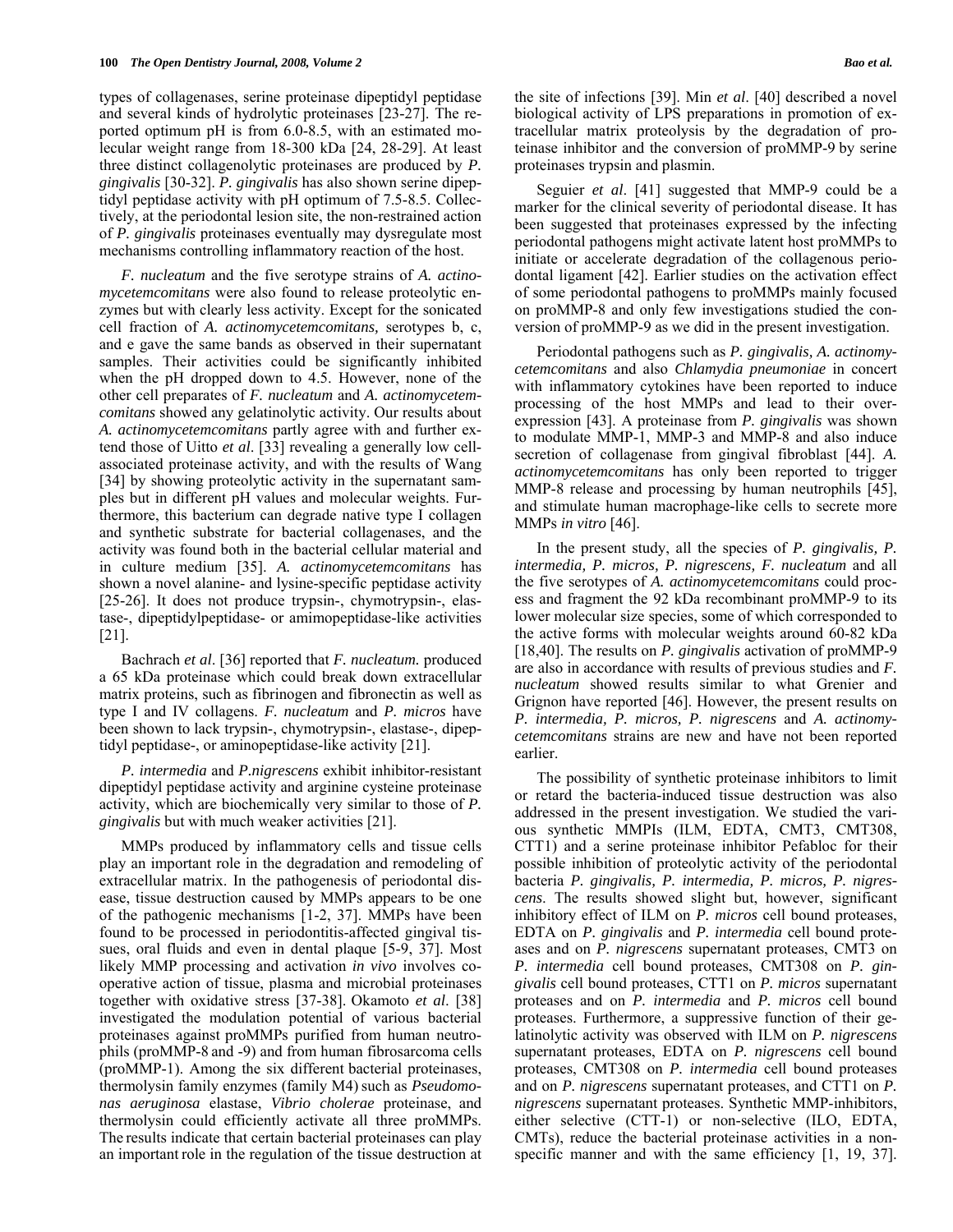Pefabloc showed a more pronounced effect on *P. intermedia* cell bound proteases. In general, it seemed that all these synthetic proteinase inhibitors demonstrated more efficient inhibition of cell fraction bound microbial proteinases than on proteinases released into the culture medium. Overall, our findings together with Grenier *et al*. [47] suggest that certain synthetic anti-proteolytics eventually together with some anti-microbial agents can affect the survival and proteolytic agents of periodontopathogenic bacteria.

 In conclusion, the present results showed that the several periodontal bacteria investigated, i.e., *P. gingivalis, P. intermedia, P. micros, P. nigrescens, F. nucleatum* and *A. actinomycetemcomitans,* can produce cell bound and extracellular gelatinolytic proteinases which, in turn, may activate latent proMMP-9. This may suggests a co-operative cascade in the pathogenesis of oral tissue destruction. Synthetic proteinase inhibitors such as MMPIs and Pefabloc exhibit slight inhibitory effects on the proteolytic activities of these bacteria without inhibiting them completely, however. In future such synthetic inhibitors may prove to be useful tools in treatment of oral tissue destruction.

#### **ACKNOWLEDGEMENTS**

Foundation, Helsinki, Finland, and by grant TYH 3245 by the HUCH. The authors greatly appreciate the technical assistance of Ritva Keva and Jukka Inkeri as well as shared This study was co-funded by the Chinese Scholarship Council (CSC) of the Education Ministry of China and the Institute of Dentistry, University of Helsinki, Finland. The author TS was funded by the Academy of Finland, and by grants TYH 5306, TYH 6104, TYH 7114 and T1020Y0002 by the Helsinki University Central Hospital (HUCH). The author JHM was funded by Päivikki and Sakari Sohlberg discussions with DDS Pirjo Pärnänen.

#### **REFERENCES**

- [1] Sorsa T, Tjäderhane L, Salo T. Matrix metalloproteinases (MMPs) in oral diseases. Oral Dis 2004; 10: 311-318.
- [2] Uitto VJ, Overall CM, McCulloch C. Proteolytic host cell enzymes in gingival crevice fluid. Periodontol 2000 2003; 31: 77-104.
- [3] Weiss SJ. Tissue destruction by neutrophils. N Engl J Med 1990; 320: 365-376.
- collagenase activity in the diagnosis of periodontal diseases. J Pe-[4] Mancini S, Romanelli R, Laschinger CA, Overall CM, Sodek J, McCulloch CA. Assessment of a novel screening test for neutrophil riodontol 1999; 70: 1292-1302.
- [5] Romanelli R, Mancini S, Laschinger C, Overall CM, Sodek J, McCulloch CA. Activation of neutrophil collagenase in periodontitis. Infect Immun 1999; 67: 2319-2326.
- [6] Lee W, Aitken S, Sodek J, McCulloch CA. Evidence of a direct relationship between neutrophil collagenase activity and periodontal tissue destruction *in vivo*: role of active enzyme in human periodontitis. J Periodontal Res 1995; 30: 23-33.
- [7] Mäntylä P, Stenman M, Kinane DF, Tikanoja S, Luoto H, Salo T, Sorsa T. Gingival crevicular fluid collagenase-2 (MMP-8) test stick for chair-side monitoring of periodontitis. J Periodont Res 2003; 38: 436-439.
- [8] Owen CA, Hu Z, Lopez-Otin C, Shapiro SD. Membrane-bound matrix metalloproteinase-8 on activated polymorphonuclear cells is a potent tissue inhibitor of metalloproteinase-resistant collagenase and serpinase. J Immunol 2004; 172: 7791-7803.
- [9] Sorsa T, Ding YL, Ingman T, Salo T, Westerlund U, Haapasalo M, Tschesche H, Konttinen Y. Cellular source, activation and inhibition of dental plaque collagenase. J Clin Periodontol 1995; 22: 709- 17.
- [10] Söder B, Jin LJ, Wickholm S. Granulocyte elastase, matrix metalloproteinase-8 and prostaglandin E2 in gingival crevicular fluid in

periodontitis. J Clin Periodontol 2002; 29: 384-91. matched clinical sites in smokers and non-smokers with persistent

- [11] Tayebjee MH, Tan KT, MacFadyen RJ, Lip GY. Abnormal circulating levels of metalloproteinase 9 and its tissue inhibitor 1 in angiographically proven peripheral arterial disease: relationship to disease severity. J Intern Med 2005; 257: 110-6.
- 2000; 30: 99-104. [12] Kalela A, Ponnio M, Koivu TA, Höyhtyä M, Huhtala H, Sillanaukee P, Nikkari ST. Association of serum sialic acid and MMP-9 with lipids and inflammatory markers. Eur J Clin Invest
- alloproteinase-9 and cholesterol in blood. J Periodont Res 2006; 41: [13] Söder B, Airila Månsson S, Kari K, Meurman JH. Levels of matrix metalloproteinases -8 and -9 with simultaneous presence of periodontal pathogens in gingival crevicular fluid as well as matrix met-411-417.
- [14] teinases in periodontitis-affected human gingival tissue. Arch Oral Kubota T, Nomura T, Takahashi T, Hara K. Expression of mRNA for matrix metalloproteinases and tissue inhibitors of metallopro-Biol 1996; 41: 253-262.
- [15] subgingival plaque. J Bacteriol 2001; 183: 3770-83. Paster BJ, Boches SK, Galvin JL, Ericson RE, Lau CN, Levanos VA, Sahasrabudhe A, Dewhirst FE. Bacterial diversity in human
- [16] Listgarten MA, Loomer PM. Microbial identification in the management of periodontal diseases. A systematic review. Ann Periodontol 2003; 8: 182-92.
- [17] Tetracyclines inhibit connective tissue breakdown by multiple non-Golub LM, Lee HM, Ryan ME, Giannobile WV, Payne J, Sorsa T. antimicrobial mechanisms. Adv Dent Res 1998; 12: 12-26
- [18] Leinonen J, Osman S, Stenman UH. Activation of type IV procol-Sorsa T, Salo T, Koivunen E, Tyynela J, Konttinen Y T, Bergmann U, Tuuttila U, Niemi E, Teronen O, Heikkilä P, Tschesche H, lagenases by human tumor-associated trypsin-2. J Biol Chem 1997; 272: 21067-21074.
- [19] Koivunen E, Arap W, Valtanen H, Rainisalo A, Penate Medina O, selective gelatinase inhibitor. Nat Biotech 1999; 17: 768-774. Heikkilä P, Kantor C, Gramberg CG, Salo T, Konttinen YTK, Sorsa T, Ruoslahti E, Pasqualini R. Tumor targeting with a
- of experimental periodontal disease induced by *Actinobacillus ac-*[20] Garlet GP, Cardoso CR, Silva TA, Ferreira BR, Ávila-Campos MJ, Cunha FQ, Silva JS. Cytokine pattern determines the progression *tinomycetemcomitans* through the modulation of MMPs, RANKL, and their physiological inhibitors*.* Oral Microbiol Immunol 2006;  $21 \cdot 12 - 20$
- [21] tive periodontal pathogens: characterization, molecular genetics, ef-Eley BM, Cox SW. Proteolytic and hydrolytic enzymes from putafects on host defences and tissues and detection in gingival crevice fluid. Periodontol 2000 2003; 31: 105-124.
- [22] matrix destruction and modulation of host responses. Periodontol Potempa J, Banbula A, Travis J. Role of bacterial proteinases in 2000 2000; 24: 153-92.
- [23] De Carlo AA, Windsor LJ, Boden MK, Harber GJ, Birkedal-Hansen B, Birkedal-Hansen H. Activity and novel processing of matrix metalloproteinases by a thiolproteinase from the oral anaerobe *Porphyromonas gingivalis.* J Dent Res 1997; 76: 1260-1270.
- [24] Fujimura S, Nakamura T. Multiple forms of proteinases of *Bacteroides gingivalis* and their cellular location. Oral Microbiol Immunol 1989; 4: 227-229.
- [25] and serine proteinases in human gingival crevicular fluid with host Gazi MI, Cox SW, Clark DT, Eley BM. A comparison of cysteine tissue, saliva and bacterial enzymes by analytical isoelectric focusing. Arch Oral Biol 1996; 41: 393-400.
- [26] Gazi MI, Cox SW, Clark DT, Eley BM. Characterisation of proteinase activities in *Capnocytophage spp., Porphyromonas gingivalis, Prevotella spp., Treponema denticola* and *Actinobacillus actinomy-*

*cetemcomitans*. Oral Microbiol Immunol 1997; 12: 240-248. [27] Travis J, Pike R, Imamura T, Potempa J. *Porphyromonas gingivalis*

- riodontistis. J Periodontal Res 1997; 32: 120-125. proteinases as virulence factors in the development of chronic pe-
- [28] Lantz MS, Allen RD, Chiorowski PK, Holt CS. Purification and immunolocalisation of a cysteine proteinase from *Porphyromonas gingivalis*. J Periodontal Res 1993; 28: 467-469.
- [29] Chen Z, Potempa J, Polanowski A, Wikström M, Travis J. Purification and characterization of a 50-kDa cysteine proteinase (gingipain) from *Porphyromonas gingivalis.* J Biol Chem 1992; 267: 18896-18901.